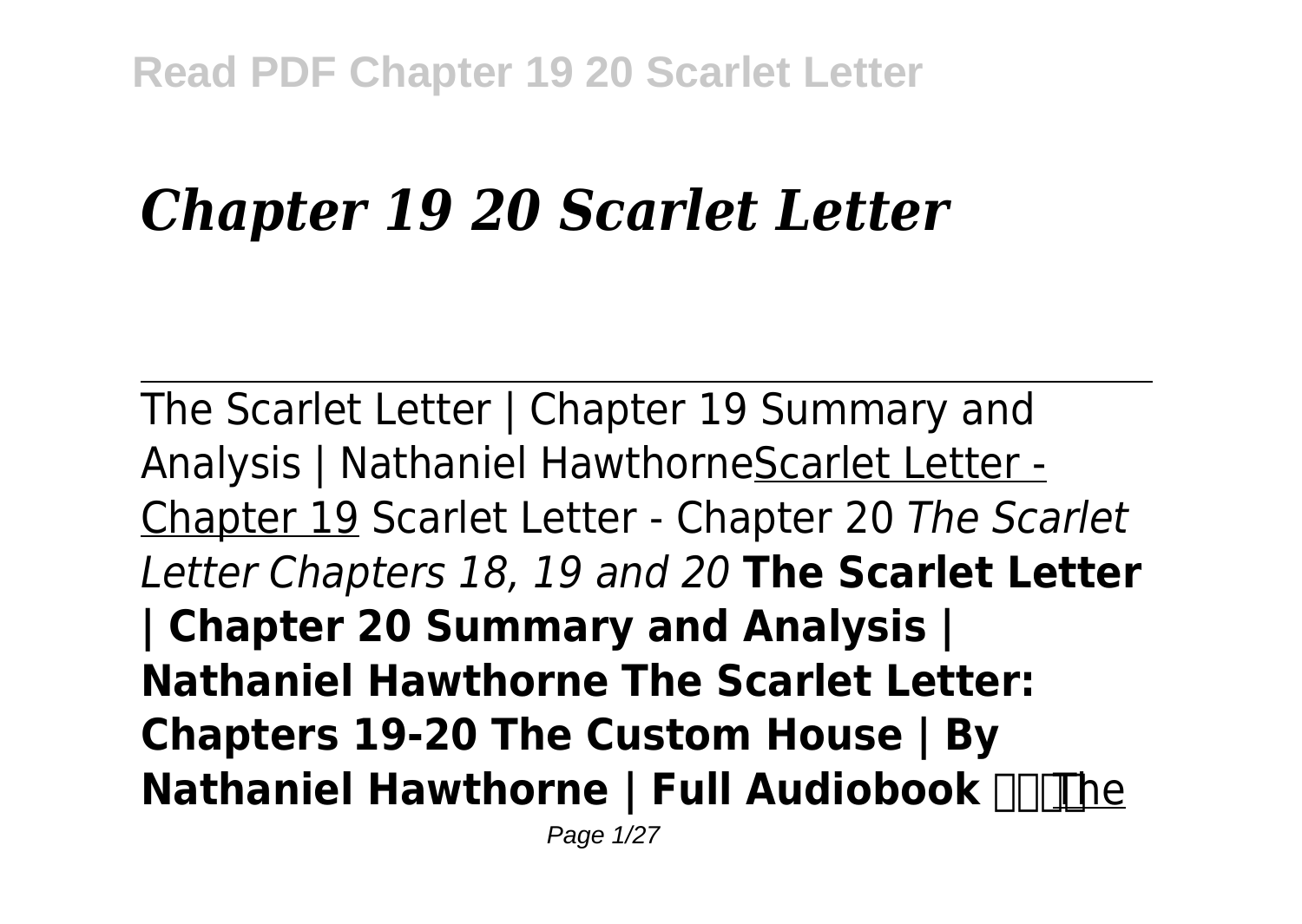Scarlet Letter, Chapters 19-22 Scarlet Letter-Chapter 21 Scarlet Letter | Chapter 19 | Audiobook *The Scarlet Letter by Nathaniel Hawthorne - Chapter 19 Audiobook* THE SCARLET LETTER by Nathaniel Hawthorne - FULL Audiobook (Chapter 19) *The Scarlet Letter | Chapter 21 Summary and Analysis | Nathaniel Hawthorne Circle Recommends | Remembrance Reads* \"The Scarlet Letter\" | Symbols: Summary Analysis | 60second Recap® Scarlet Letter: Plot and Characters *The Scarlet Letter - Chapter 21 Ch 15 17*

The Scarlet letter Chapters 1-4 Overview**The**  $P$ age 2.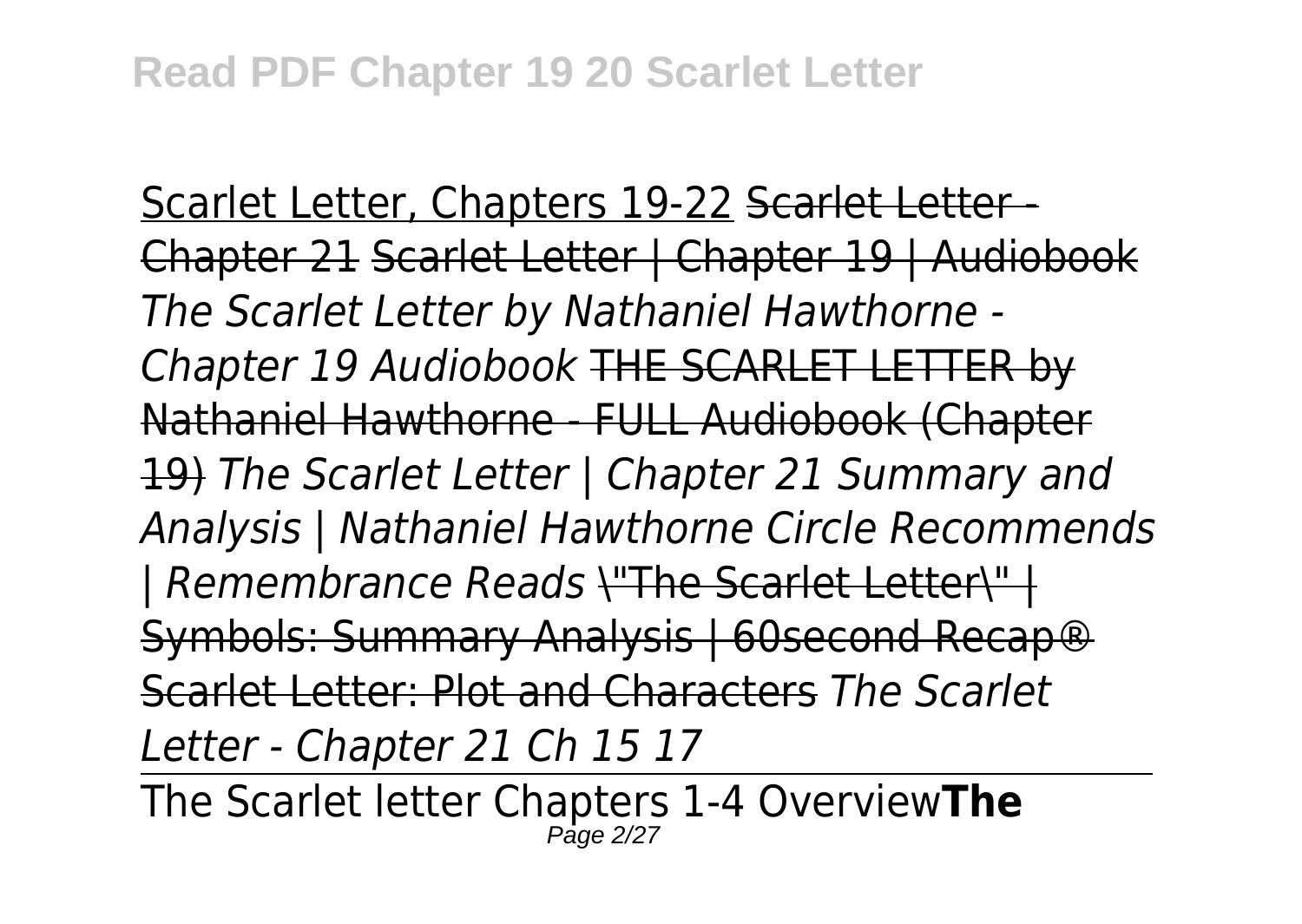### **Scarlet Letter - Chapter 24 - Conclusion** The

Scarlet Letter - Chapter 16 - A FOREST WALK *The Scarlet Letter - Chapter 17 - THE PASTOR AND HIS PARISHIONER*

Chapters 13 15 The Scarlet Letter Overview \u0026 AnalysisThe Scarlet Letter by Nathaniel Hawthorne Chapter 19 - The Child at the Brookside The Scarlet Letter - Chapter 19 - THE CHILD AT THE BROOKSIDE The Scarlet Letter | Chapter 23 Summary and Analysis | Nathaniel Hawthorne THE SCARLET LETTER: Nathaniel Hawthorne - FULL AudioBookScarlet Letter | Chapter 20 | Audiobook Page  $32^7$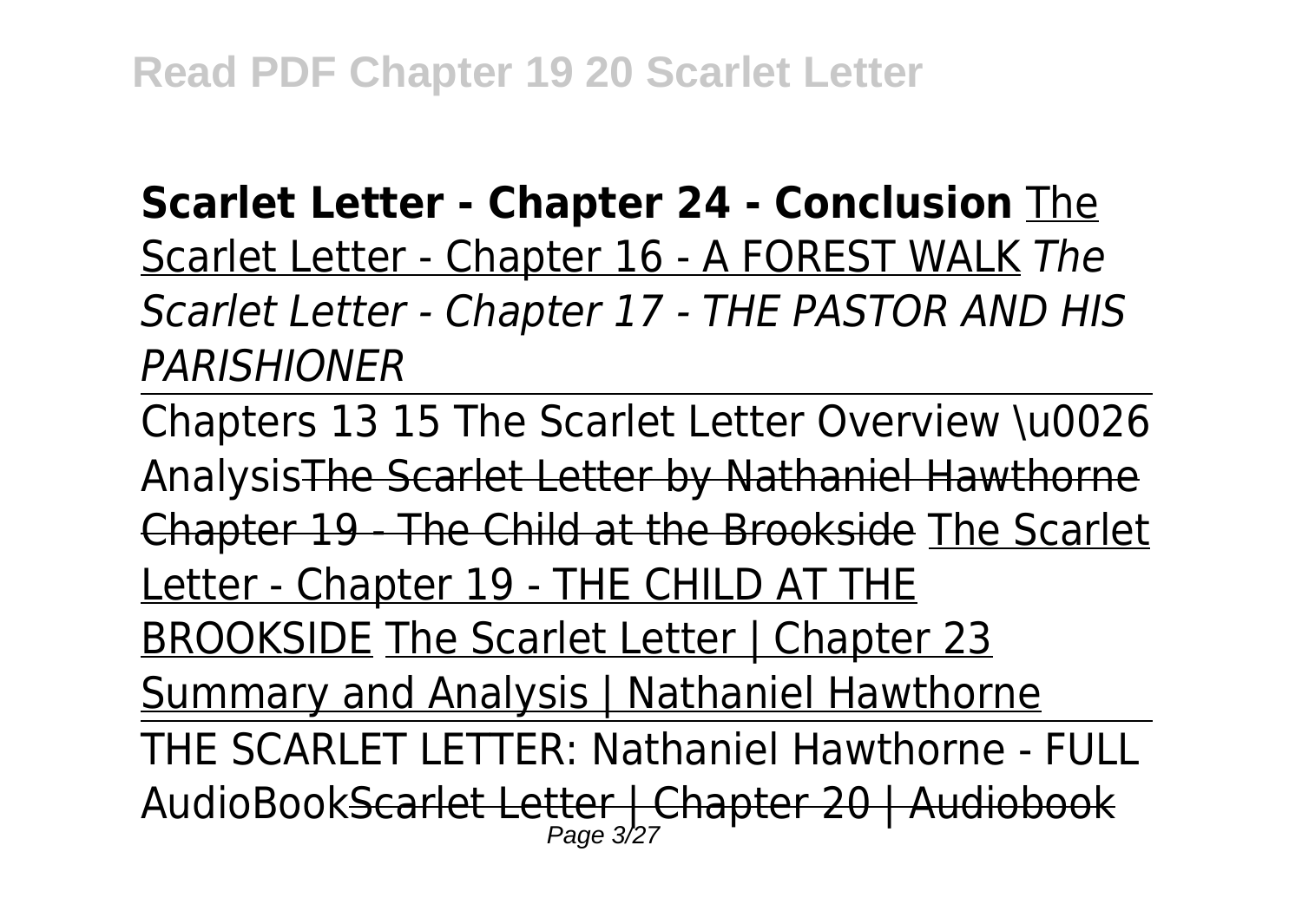The Scarlet Letter | Chapter 16 Summary and Analysis | Nathaniel Hawthorne The Scarlet Letter Chap. 16 \u0026 17 Overview \u0026 Analysis Scarlet Letter - Chapter 13 Chapter 19 20 Scarlet Letter

Summary—Chapter 19: The Child at the Brook-Side. Hester calls to Pearl to join her and Dimmesdale. From the other side of the brook, Pearl eyes her parents with suspicion. She refuses to come to her mother, pointing at the empty place on Hester's chest where the scarlet letter used to be. Hester has to pin the letter back on and effect a Page 4/27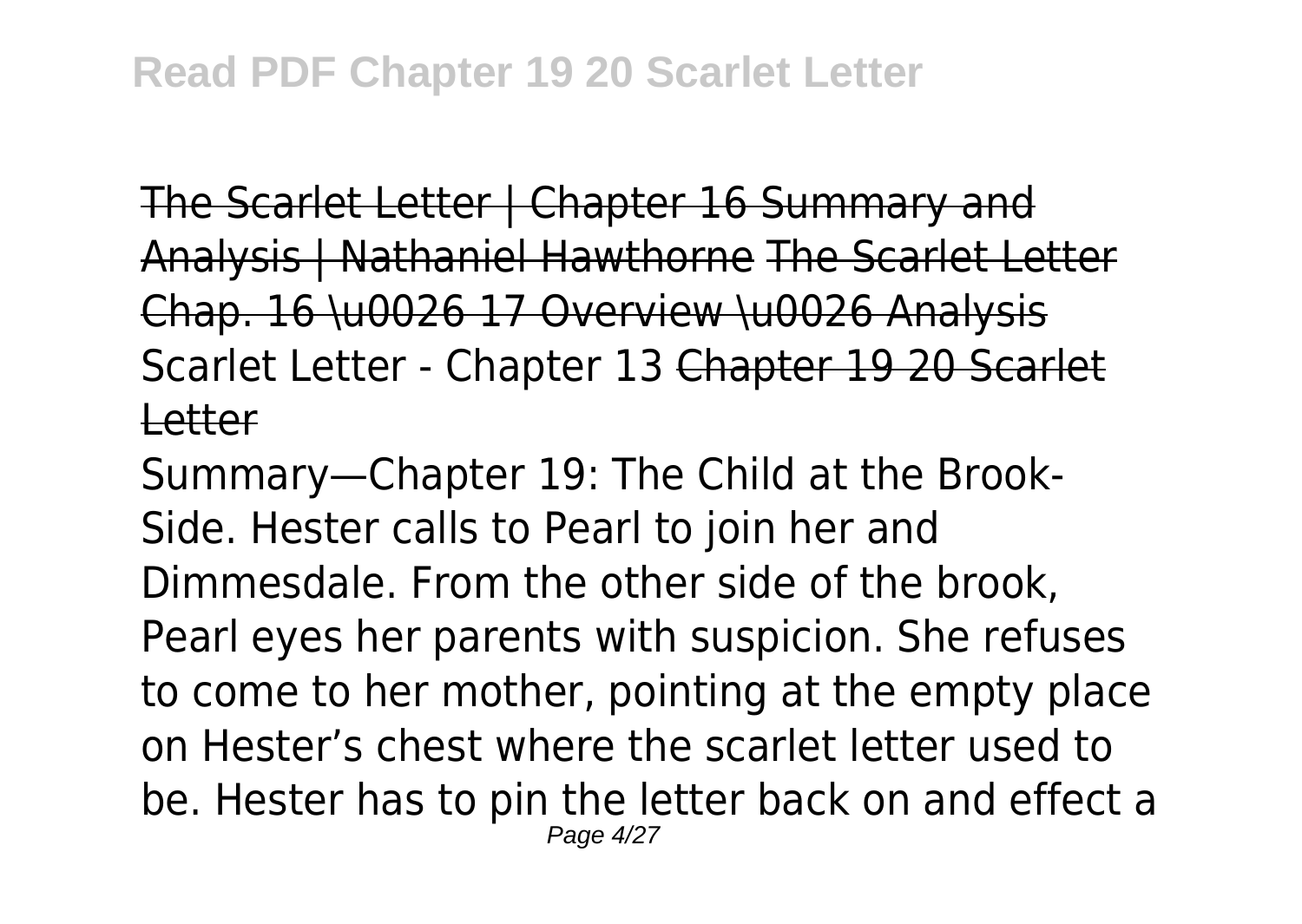transformation back into her old, sad self before Pearl will cross the creek.

The Scarlet Letter: Chapters 19–20 | SparkNotes Hester attributes her reluctance to the absence of the scarlet letter on her bosom. Hester puts the letter back on and Pearl accepts her. Pearl's refusal to return to her mother suggests that sin, the scarlet letter, is a part of her mother's identity and cannot just be thrown away. It can't be run from.

The Scarlet Letter Chapter 19 Summary & Analy Page 5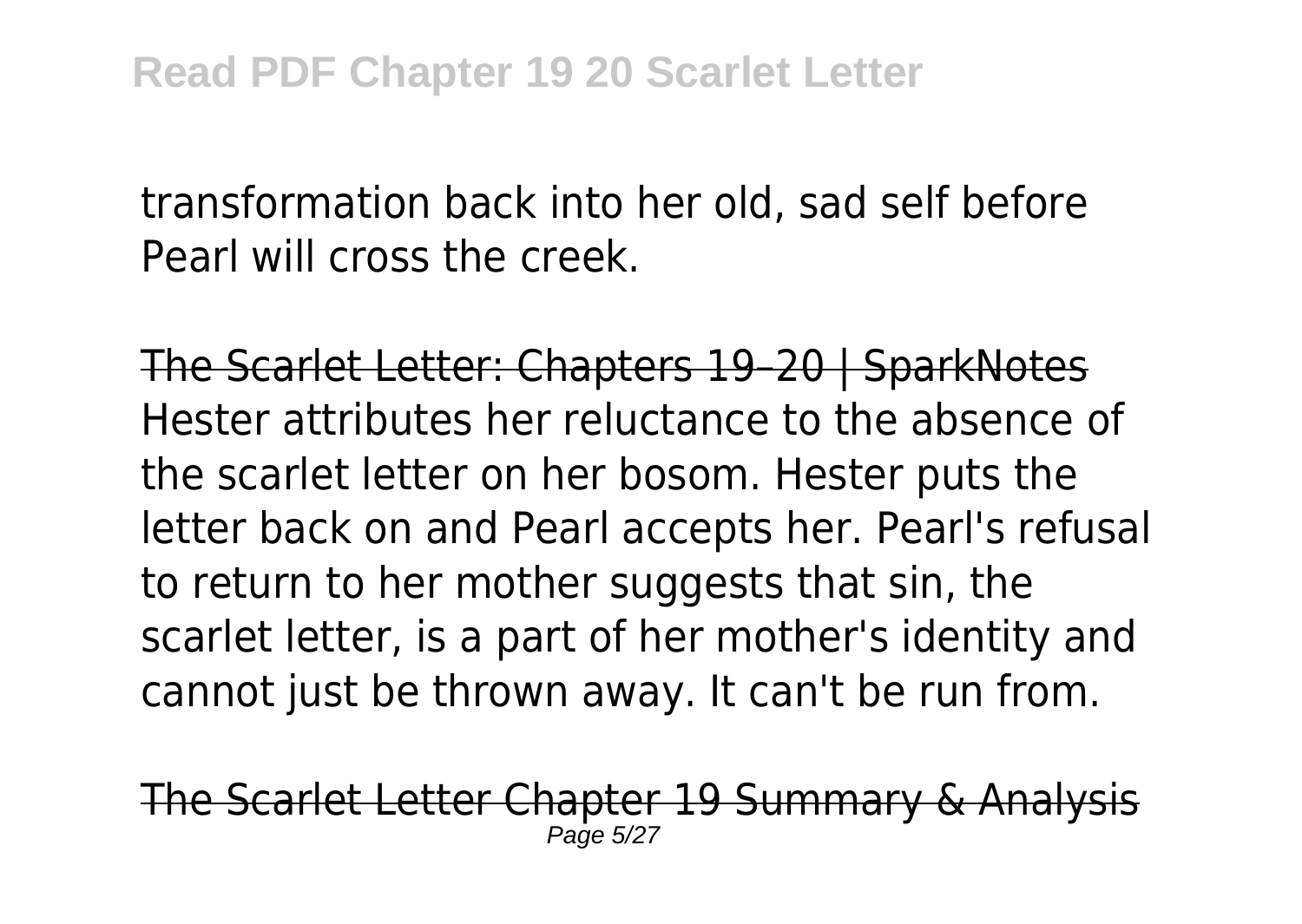#### | LitCharts

A side-by-side No Fear translation of The Scarlet Letter Chapter 19: The Child at the Brookside. Search all of SparkNotes Search. Suggestions ... Take the Chapters 19-20 Quick Quiz. Read the Summary Read the Summary of Chapters 19–20. Take a study break Every Book on Your English Syllabus Summed Up in a Quote from The Office.

No Fear Literature: The Scarlet Letter: Chapter 19:  $The...$ 

Chapter 19 20 Scarlet Letter Summary—Chapter Page 6/27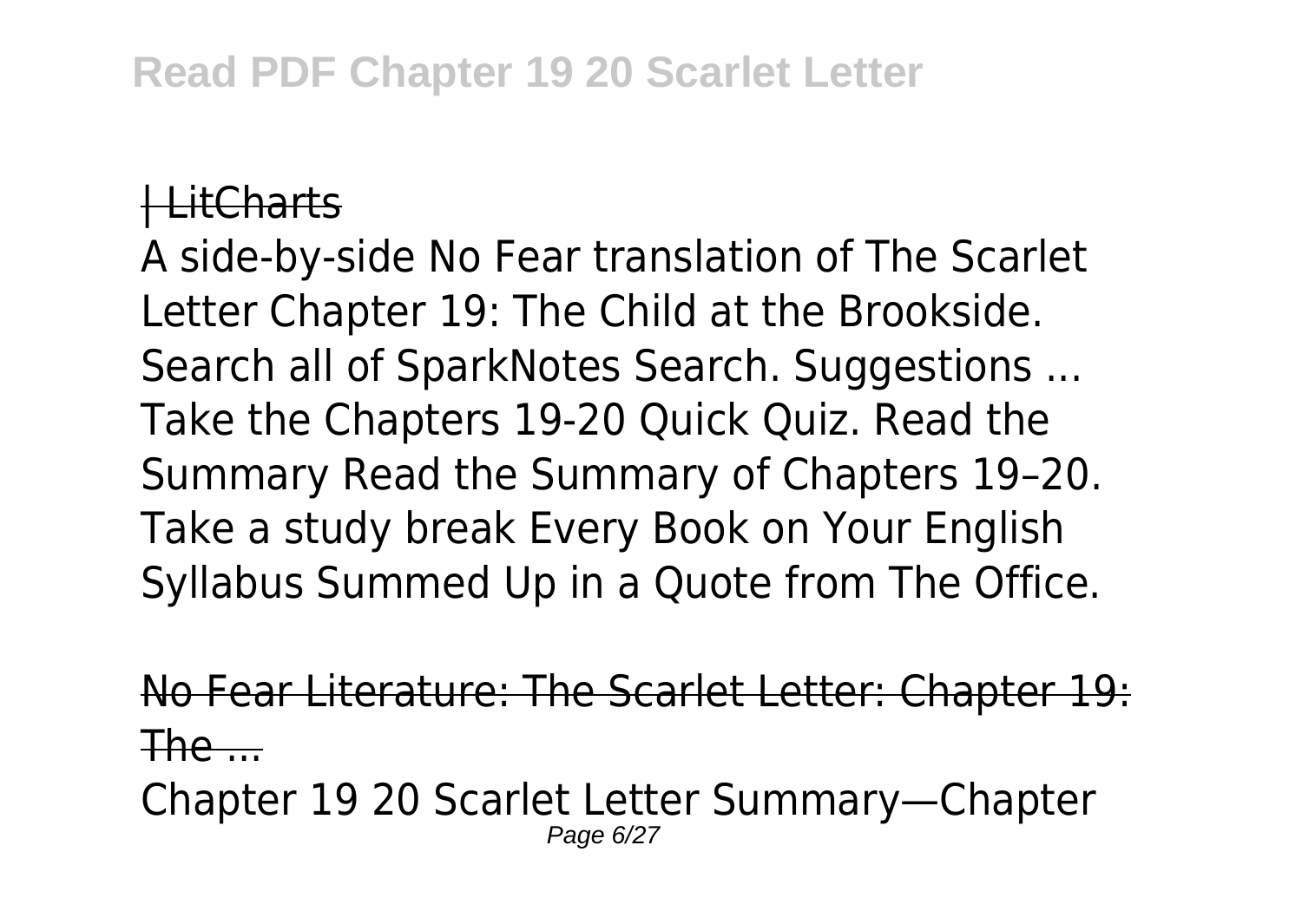19: The Child at the Brook-Side. Hester calls to Pearl to join her and Dimmesdale. From the other side of the brook, Pearl eyes her parents with suspicion. She refuses to come to her mother, pointing at the empty place on Hester's chest where the scarlet letter used to be.

Chapter 19 20 Scarlet Letter - maxwyatt.email Learn chapter 19 20 scarlet letter with free interactive flashcards. Choose from 500 different sets of chapter 19 20 scarlet letter flashcards on Quizlet.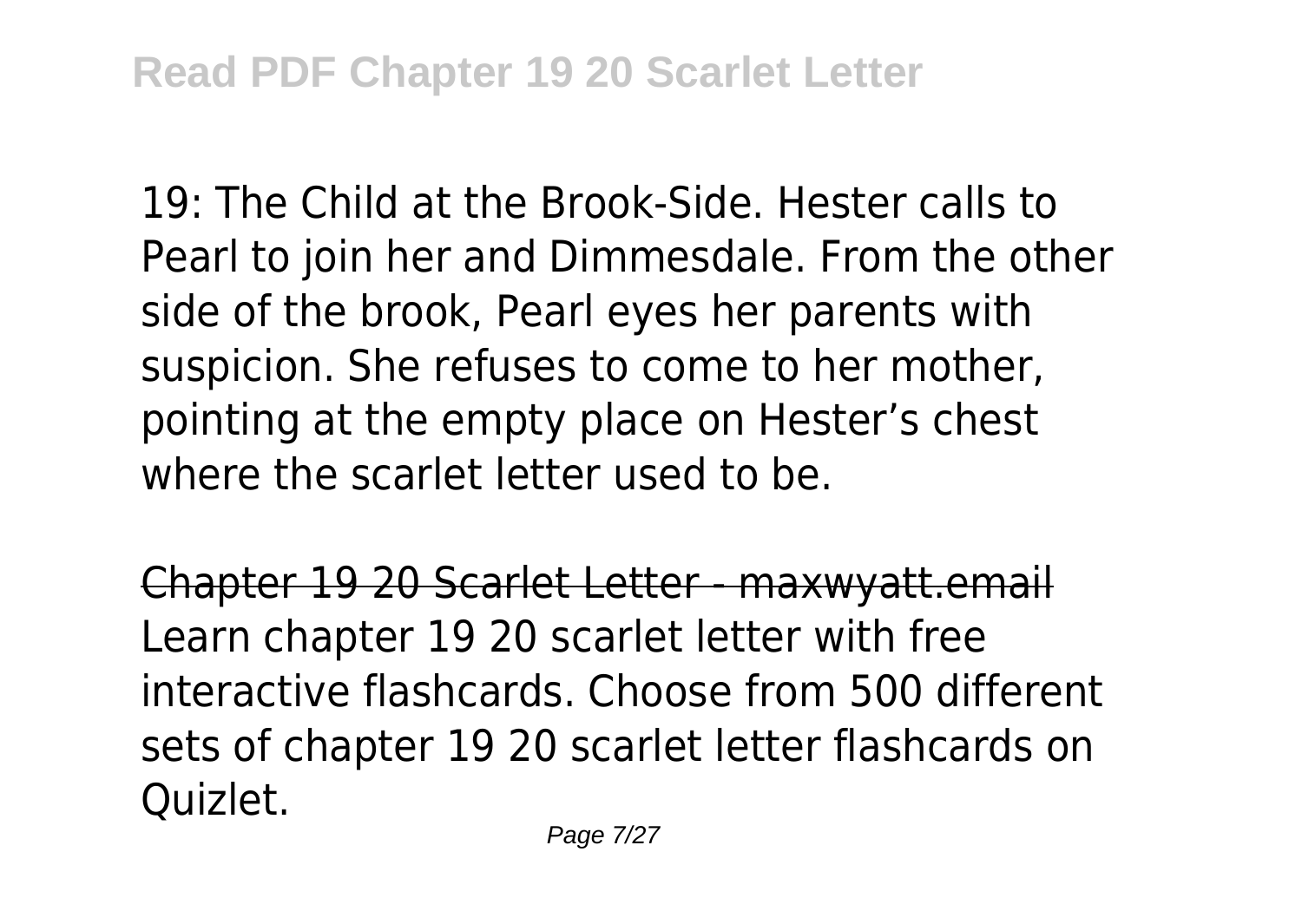## **Read PDF Chapter 19 20 Scarlet Letter**

# chapter 19 20 scarlet letter Flashcards and Study  $S$ ets  $\overline{\phantom{a}}$

Chapter 19 - The Child at the Brook-Side. Hester decides the time has come for Dimmesdale to meet Pearl. Hester and Dimmesdale are joined spiritually and genetically to this child, and "in her was visible the tie that united them."

#### Chapter 19

When Hester removed the scarlet letter, she made that solemn real world a brighter, happier place Page 8/27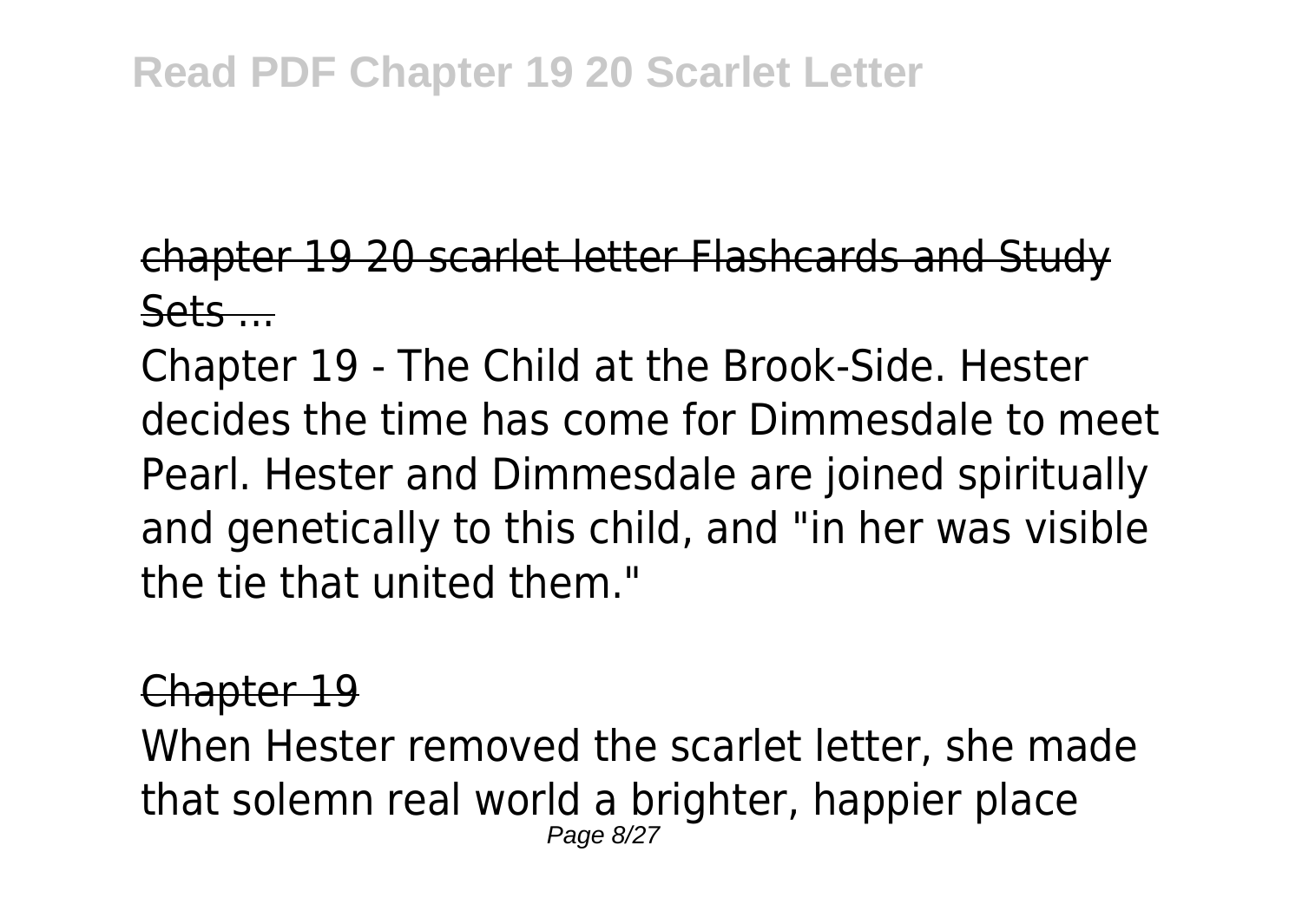where Hester's passionate nature becomes obvious. Pearl balks at this change and refuses to cross...

# The Scarlet Letter Chapter 19 Summary and Analysis ...

Nathaniel Hawthorne, "Chapter 19: "The Child at the Brook-Side"," The Scarlet Letter, Lit2Go Edition, (1850), accessed November 02, 2020, https://etc.u sf.edu/lit2go/127/the-scarletletter/2286/chapter-19-the-child-at-the-brook-side/ . The embedded audio player requires a modern Page 9/27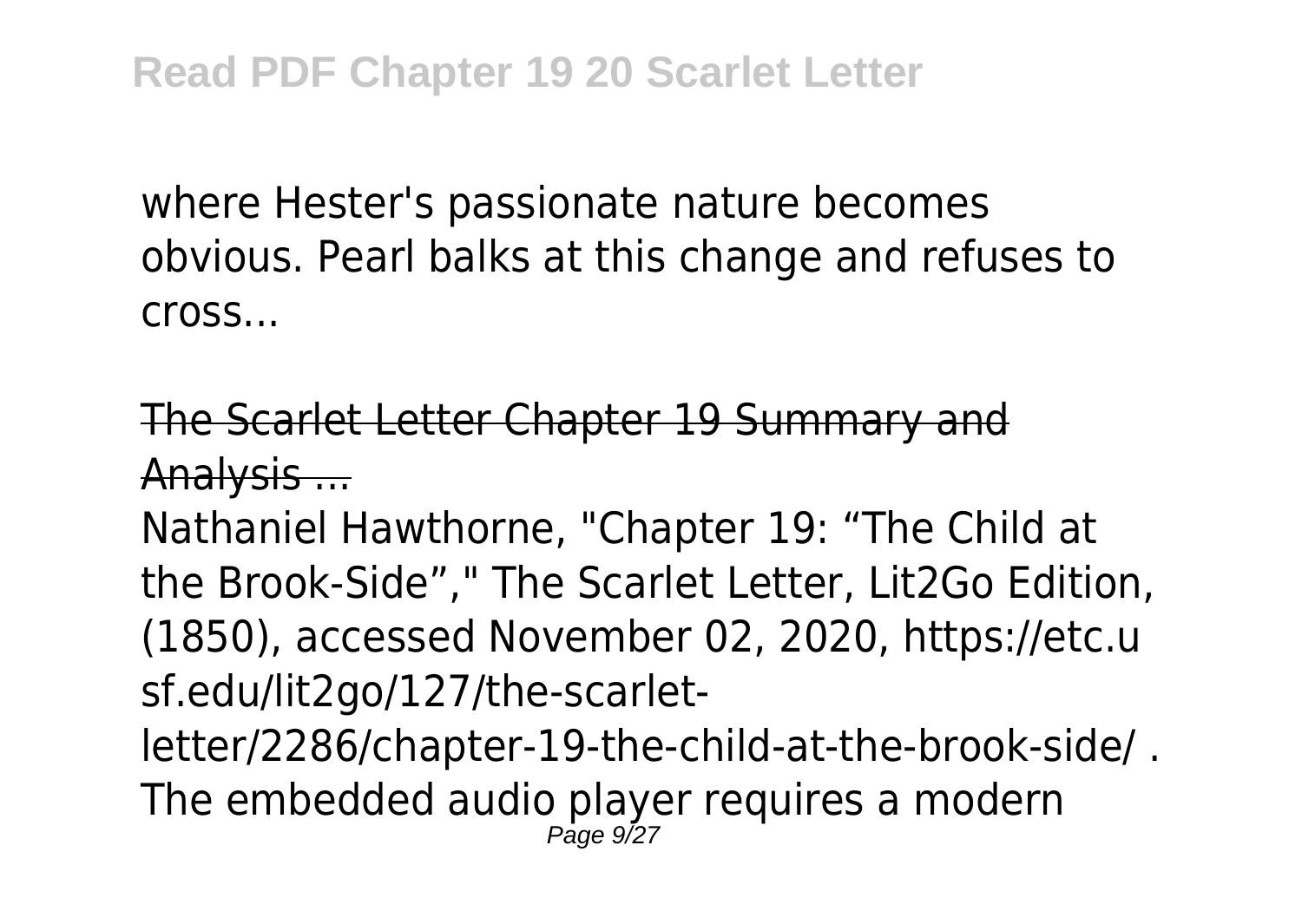internet browser. You should visit.

# Chapter 19: "The Child at the Brook-Side" | The Scarlet ...

-For the most part, chapter 19 has an optimistic tone to it. In chapter 18, Hester and Dimmesdale were hopeful about escaping the village and the guilt they feel because of the Puritan values. This optimism carries throughout most of chapter 19 as Hester is trying to get Pearl to like Dimmesdale.

The Scarlet Letter Chapter 19 Flashcards | Quizlet Page 10/27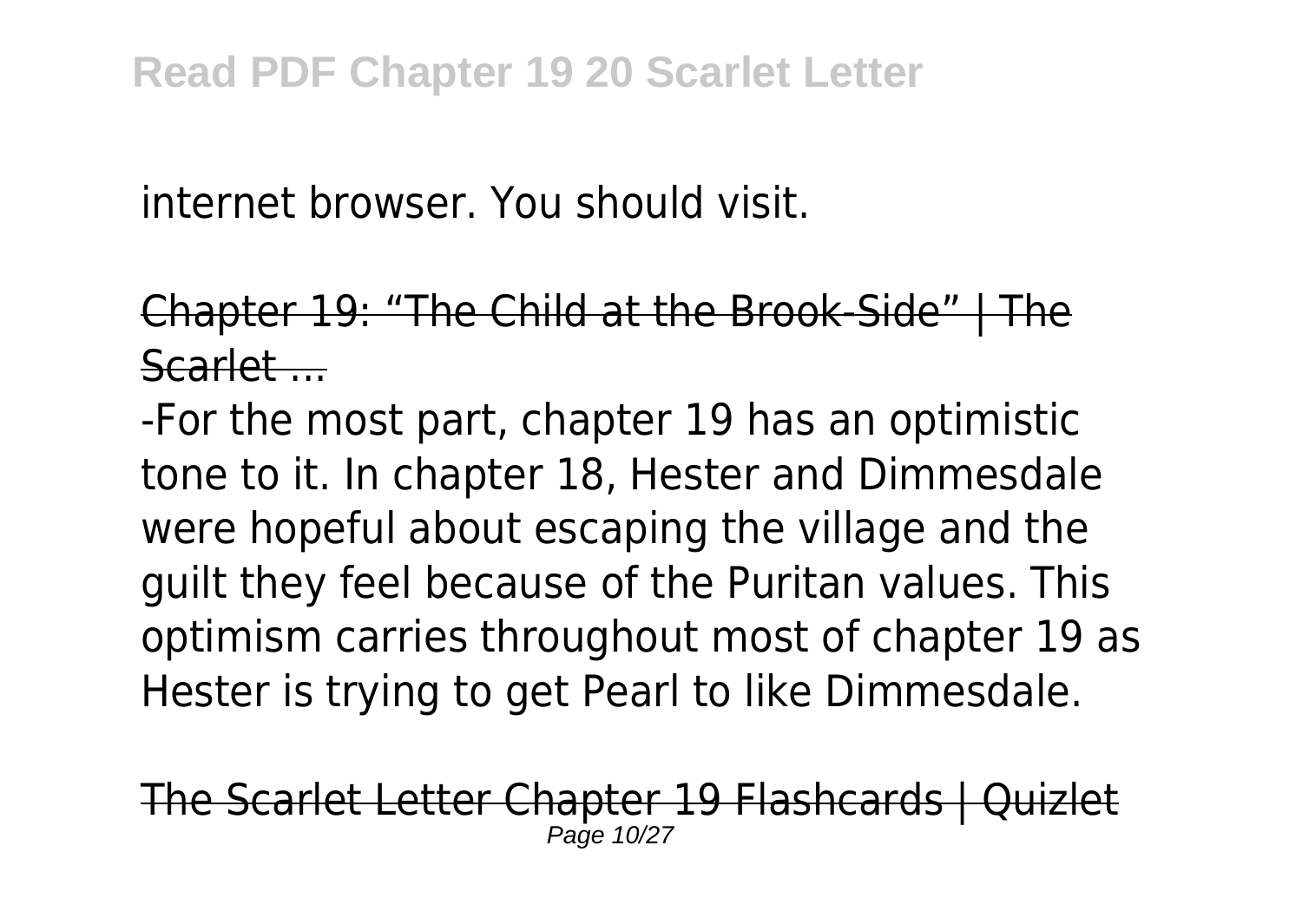Chapter 19 The Child at the Brook-Side Pearl walks up, and her parents talk about how she (1) looks like both of them, (2) also looks like a fairy, and (3) is the "visible tie" that binds them together. Oh, but Dimmesdale should, chill because Pearl doesn't like emotion.

The Scarlet Letter Chapter 19 | Shmoop The Scarlet Letter — Chapter 18: A Flood of Sunshine and Chapter 19: The Child at the Brook-Side Identify and analyze the significance of Hester's decision to remove the scarlet letter from Page 11/27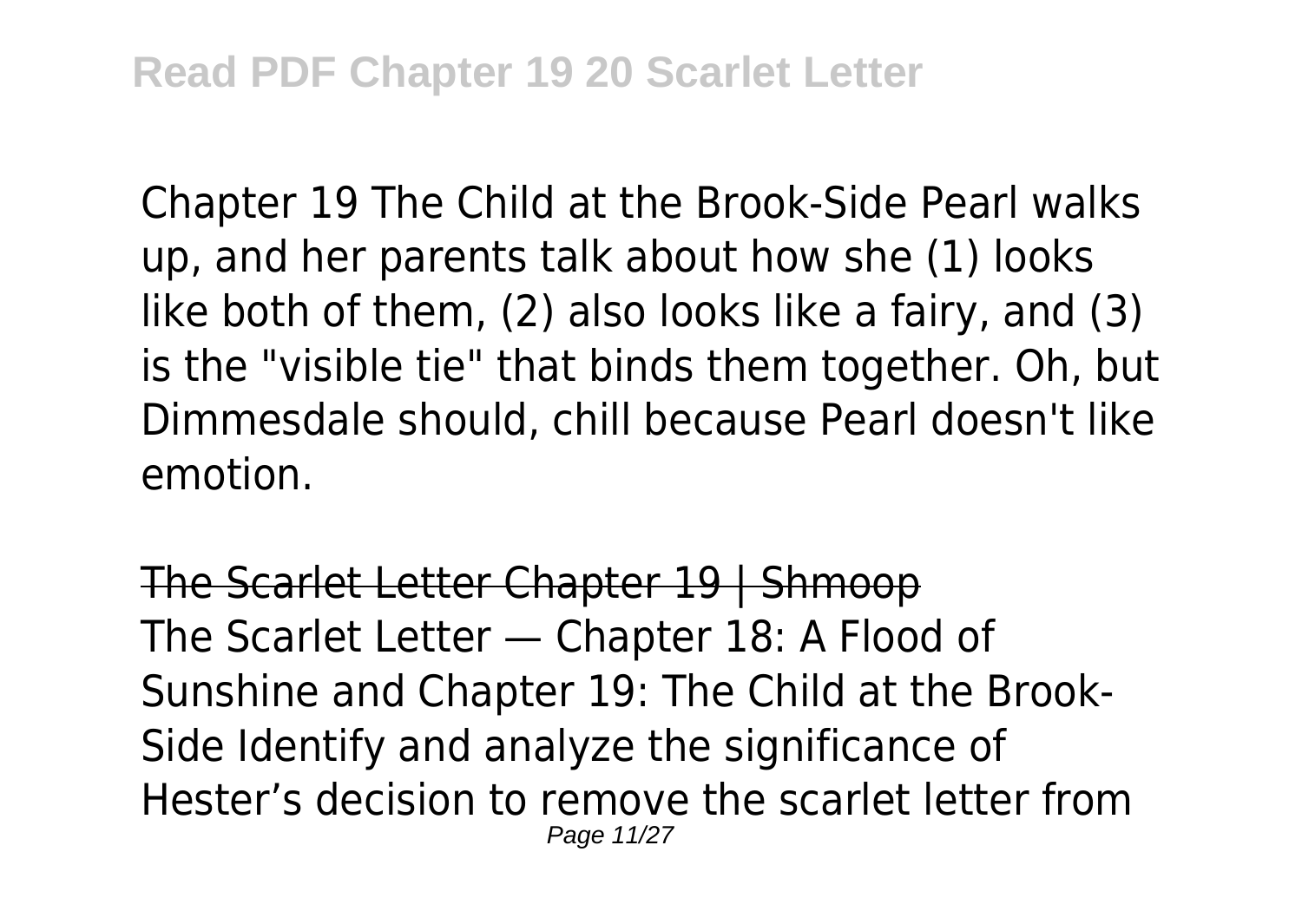her breast.

# Match Fishtank - 11th Grade - Unit 7: The Scarlet  $l$  etter  $\qquad$

Chapter 19 20 Scarlet Letter This is likewise one of the factors by obtaining the soft documents of this chapter 19 20 scarlet letter by online. You might not require more mature to spend to go to the books foundation as with ease as search for them. In some cases, you likewise get not discover the broadcast chapter 19 20 scarlet letter that ...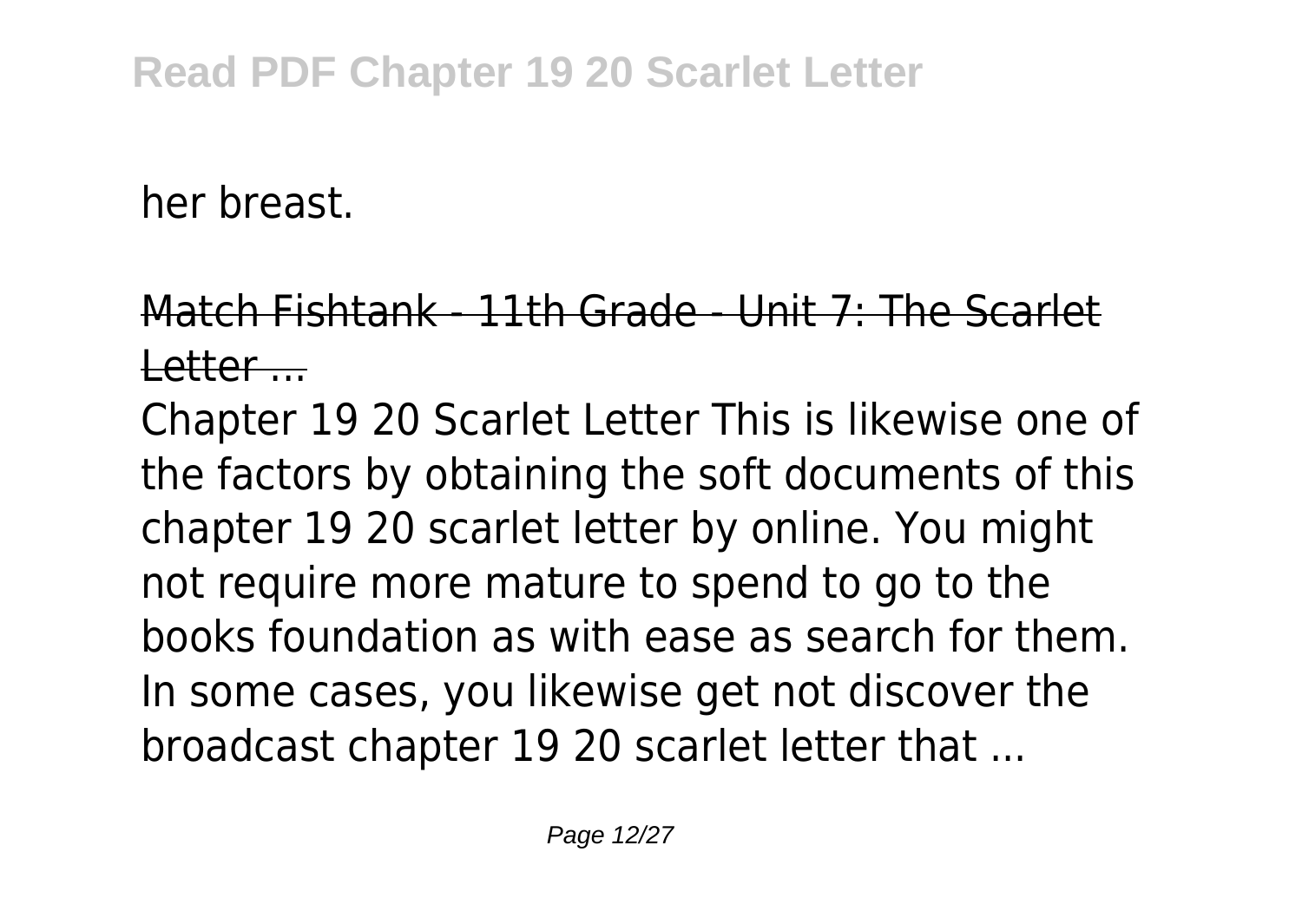Chapter 19 20 Scarlet Letter webmail.bajanusa.com Chapter 20. In Chapter Nineteen, Pearl is called over by her parents (Hester and Dimmesdale)across the brook but refuses to come to her mother's call. Pearl sees the empty spot on Hester chest where the scarlet letter use to be. Suspicion is raised. Hester pins the letter back on before Pearl arrives.

The Scarlet Letter Chapter 19-21 by Alyssa Martin Hawthorne uses a metaphor when he writes, "The Page 13/27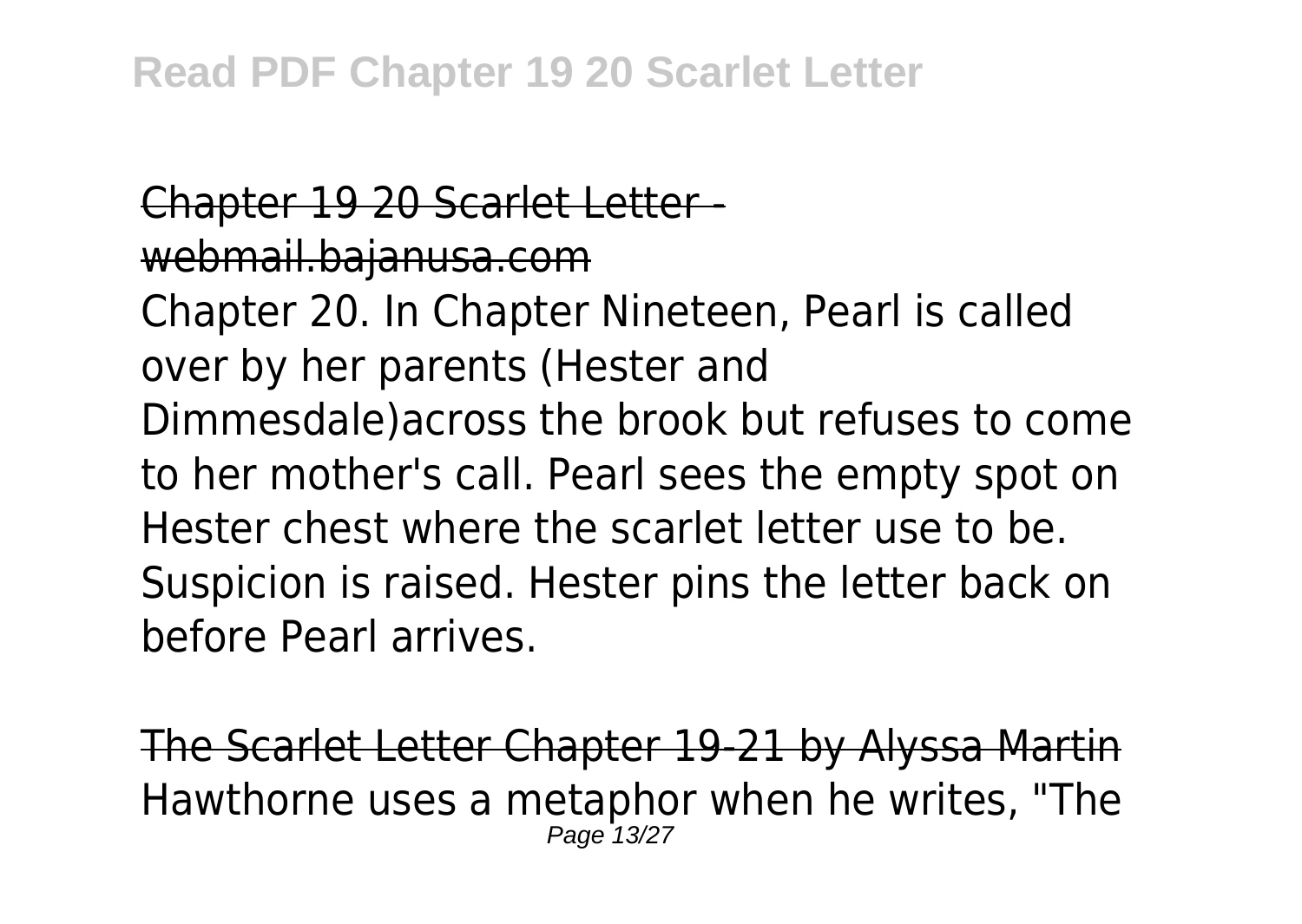scarlet letter was her passport into regions where other women dared not tread." This passport grants her entry into metaphorical regions of the mind

The Scarlet Letter | Chapter 19 Summary and Analysis | Nathaniel HawthorneScarlet Letter - Chapter 19 Scarlet Letter - Chapter 20 *The Scarlet Letter Chapters 18, 19 and 20* **The Scarlet Letter** Page 14/27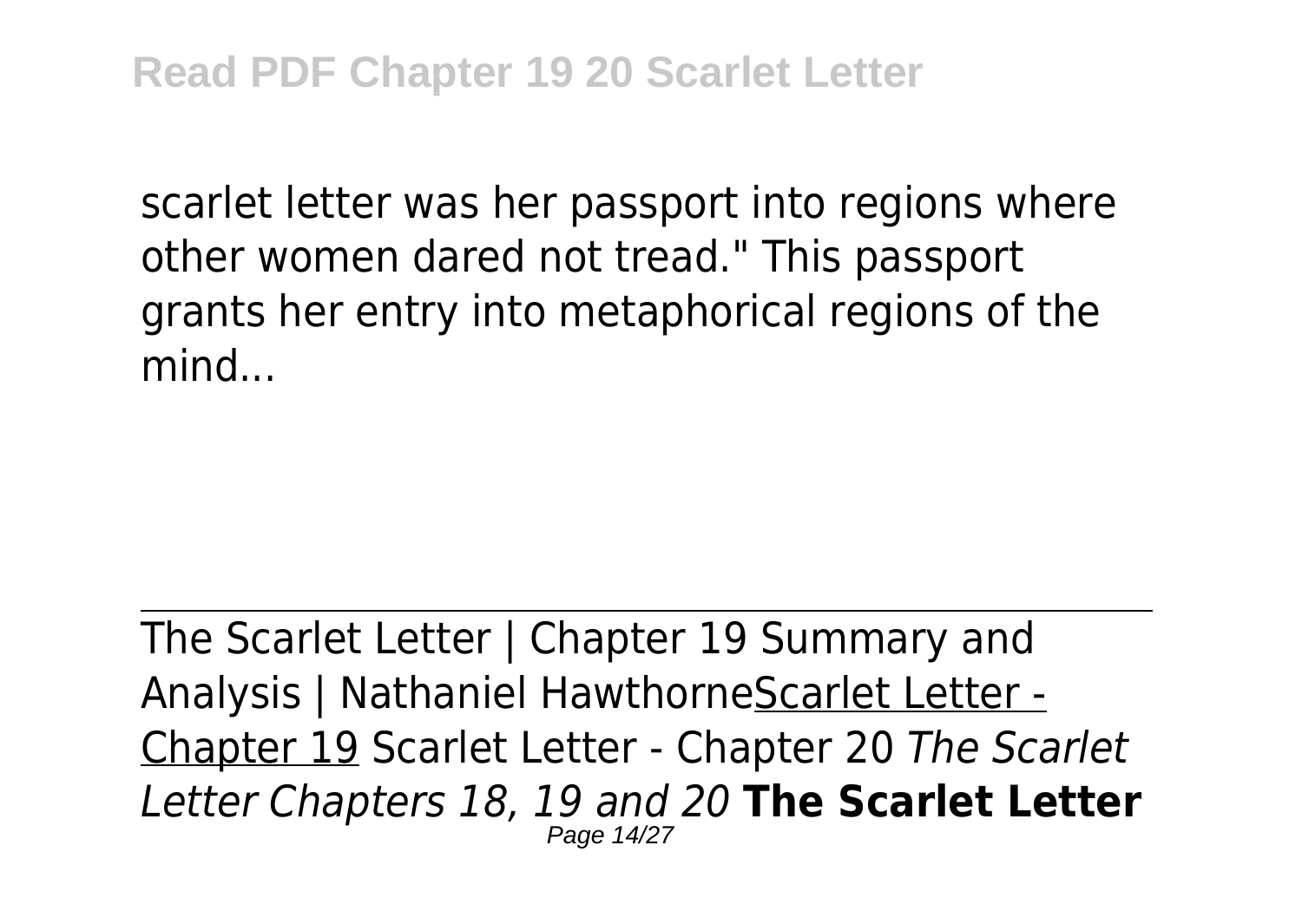**| Chapter 20 Summary and Analysis | Nathaniel Hawthorne The Scarlet Letter: Chapters 19-20 The Custom House | By Nathaniel Hawthorne | Full Audiobook <b>THT**he Scarlet Letter, Chapters 19-22 Scarlet Letter-Chapter 21 Scarlet Letter | Chapter 19 | Audiobook *The Scarlet Letter by Nathaniel Hawthorne - Chapter 19 Audiobook* THE SCARLET LETTER by Nathaniel Hawthorne - FULL Audiobook (Chapter 19) *The Scarlet Letter | Chapter 21 Summary and Analysis | Nathaniel Hawthorne Circle Recommends | Remembrance Reads* \"The Scarlet Letter\" | Page 15/27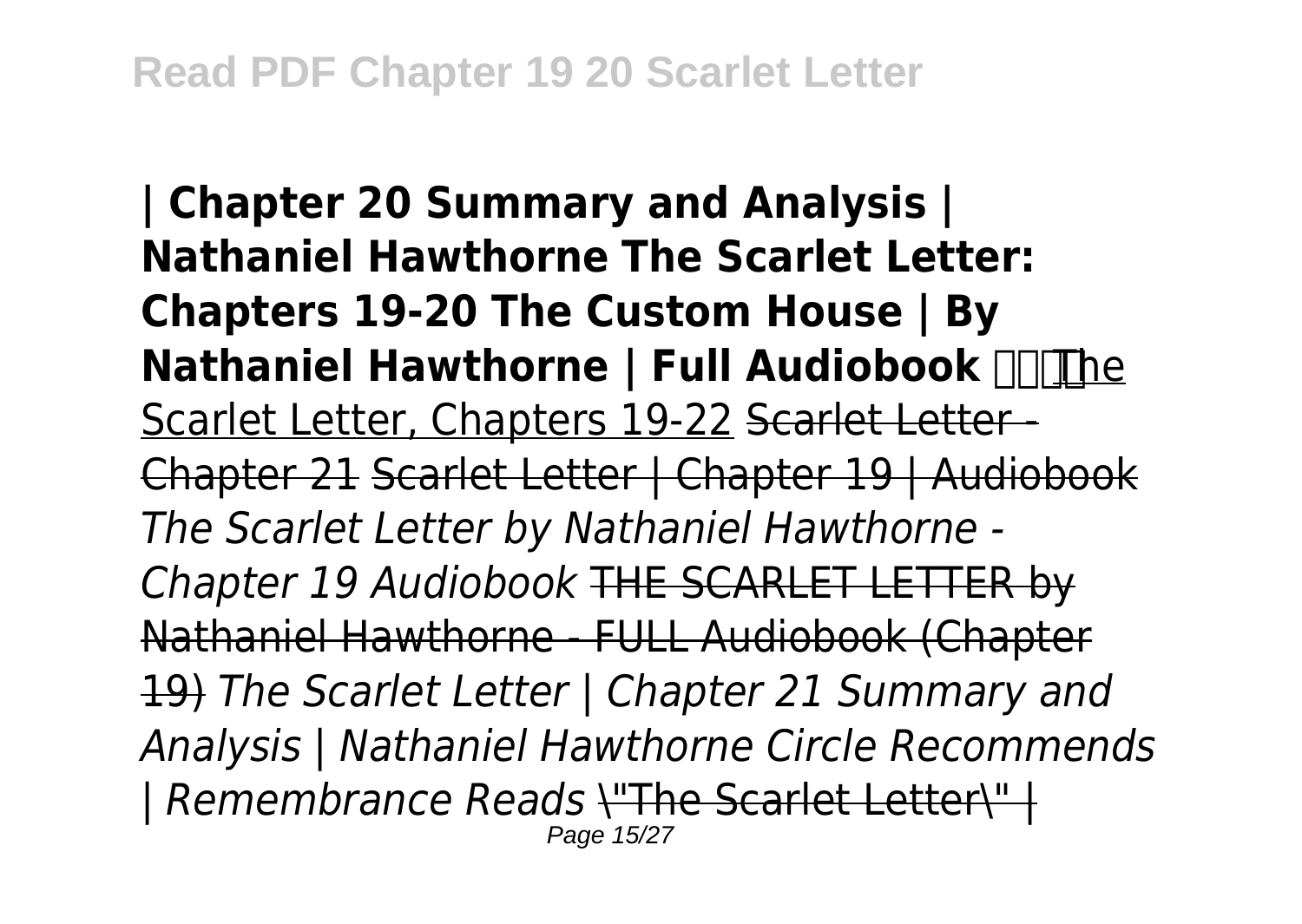Symbols: Summary Analysis | 60second Recap® Scarlet Letter: Plot and Characters *The Scarlet Letter - Chapter 21 Ch 15 17*

The Scarlet letter Chapters 1-4 Overview**The Scarlet Letter - Chapter 24 - Conclusion** The Scarlet Letter - Chapter 16 - A FOREST WALK *The Scarlet Letter - Chapter 17 - THE PASTOR AND HIS PARISHIONER*

Chapters 13 15 The Scarlet Letter Overview \u0026 AnalysisThe Scarlet Letter by Nathaniel Hawthorne Chapter 19 - The Child at the Brookside The Scarlet Letter - Chapter 19 - THE CHILD AT THE<br>Page 1627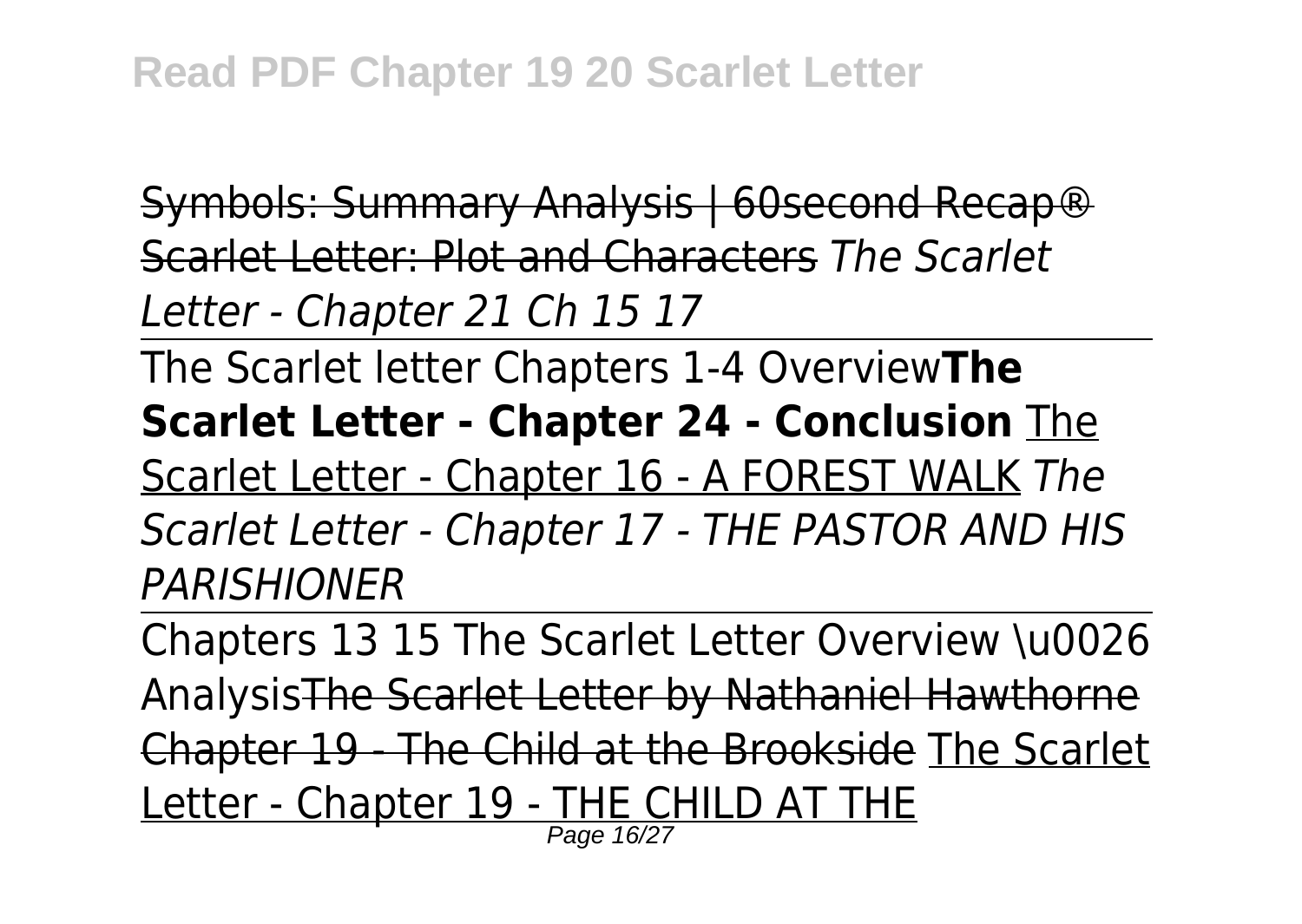BROOKSIDE The Scarlet Letter | Chapter 23 Summary and Analysis | Nathaniel Hawthorne THE SCARLET LETTER: Nathaniel Hawthorne - FULL AudioBookScarlet Letter | Chapter 20 | Audiobook The Scarlet Letter | Chapter 16 Summary and Analysis | Nathaniel Hawthorne The Scarlet Letter Chap. 16 \u0026 17 Overview \u0026 Analysis Scarlet Letter - Chapter 13 Chapter 19 20 Scarlet Letter

Summary—Chapter 19: The Child at the Brook-Side. Hester calls to Pearl to join her and Dimmesdale. From the other side of the brook, Page 17/27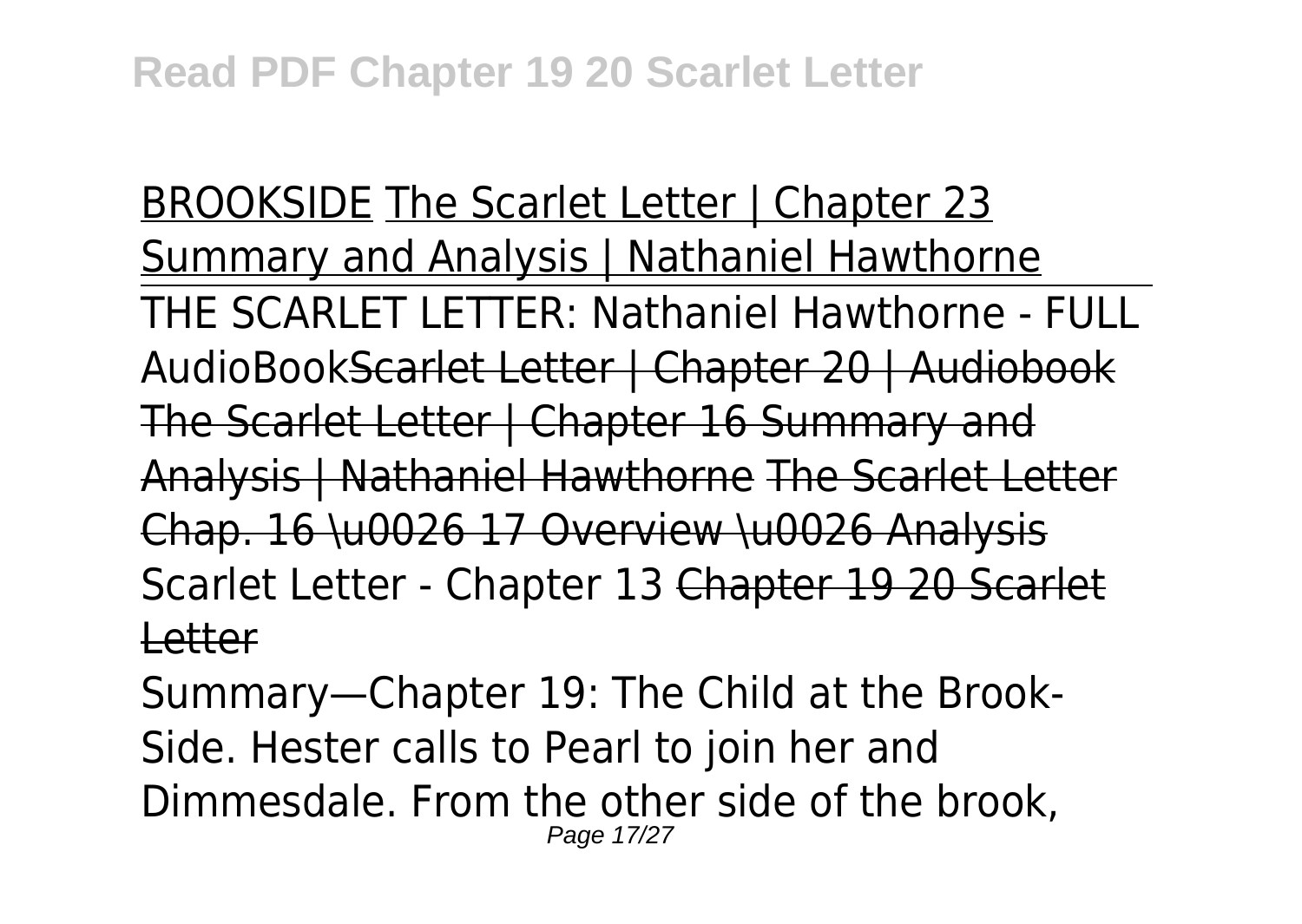Pearl eyes her parents with suspicion. She refuses to come to her mother, pointing at the empty place on Hester's chest where the scarlet letter used to be. Hester has to pin the letter back on and effect a transformation back into her old, sad self before Pearl will cross the creek.

The Scarlet Letter: Chapters 19–20 | SparkNotes Hester attributes her reluctance to the absence of the scarlet letter on her bosom. Hester puts the letter back on and Pearl accepts her. Pearl's refusal to return to her mother suggests that sin, the Page 18/27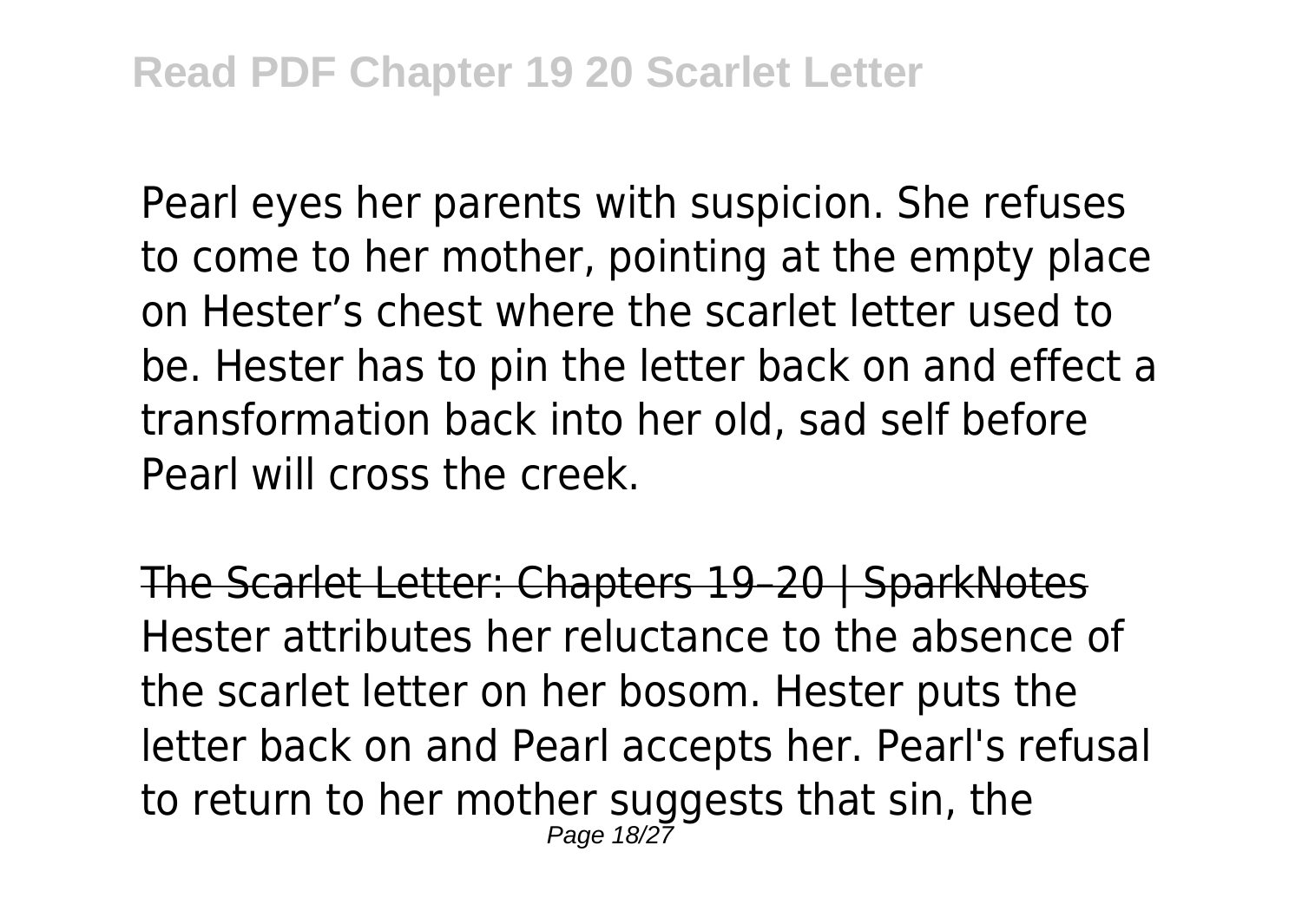scarlet letter, is a part of her mother's identity and cannot just be thrown away. It can't be run from.

The Scarlet Letter Chapter 19 Summary & Analysis | LitCharts

A side-by-side No Fear translation of The Scarlet Letter Chapter 19: The Child at the Brookside. Search all of SparkNotes Search. Suggestions ... Take the Chapters 19-20 Quick Quiz. Read the Summary Read the Summary of Chapters 19–20. Take a study break Every Book on Your English Syllabus Summed Up in a Quote from The Office. Page 19/27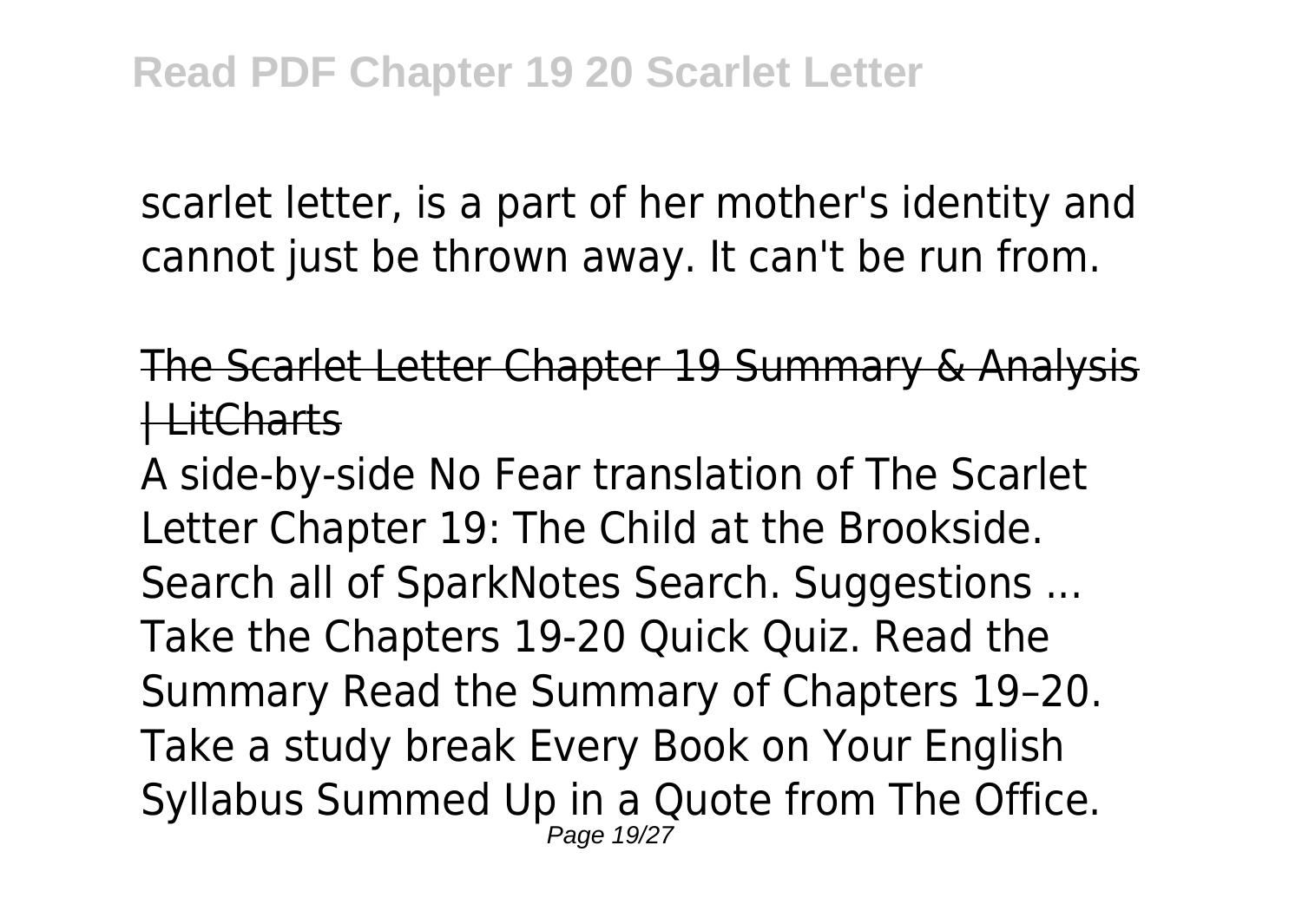## **Read PDF Chapter 19 20 Scarlet Letter**

# No Fear Literature: The Scarlet Letter: Chapter 19:  $The$ ....

Chapter 19 20 Scarlet Letter Summary—Chapter 19: The Child at the Brook-Side. Hester calls to Pearl to join her and Dimmesdale. From the other side of the brook, Pearl eyes her parents with suspicion. She refuses to come to her mother, pointing at the empty place on Hester's chest where the scarlet letter used to be.

pter 19 20 Scarlet Letter - maxwyatt Page 20/27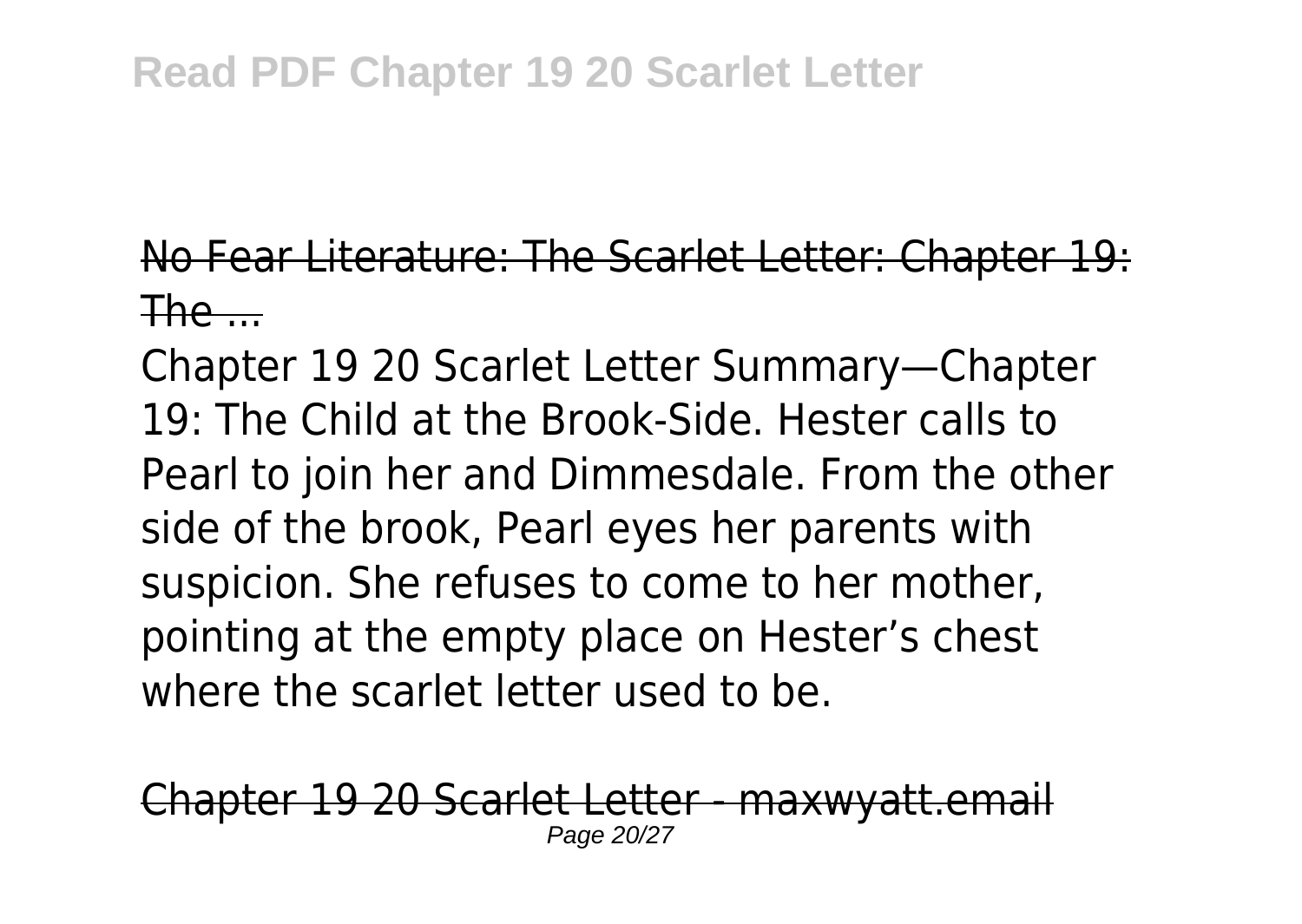Learn chapter 19 20 scarlet letter with free interactive flashcards. Choose from 500 different sets of chapter 19 20 scarlet letter flashcards on Quizlet.

chapter 19 20 scarlet letter Flashcards and Study  $Sets...$ 

Chapter 19 - The Child at the Brook-Side. Hester decides the time has come for Dimmesdale to meet Pearl. Hester and Dimmesdale are joined spiritually and genetically to this child, and "in her was visible the tie that united them." Page 21/27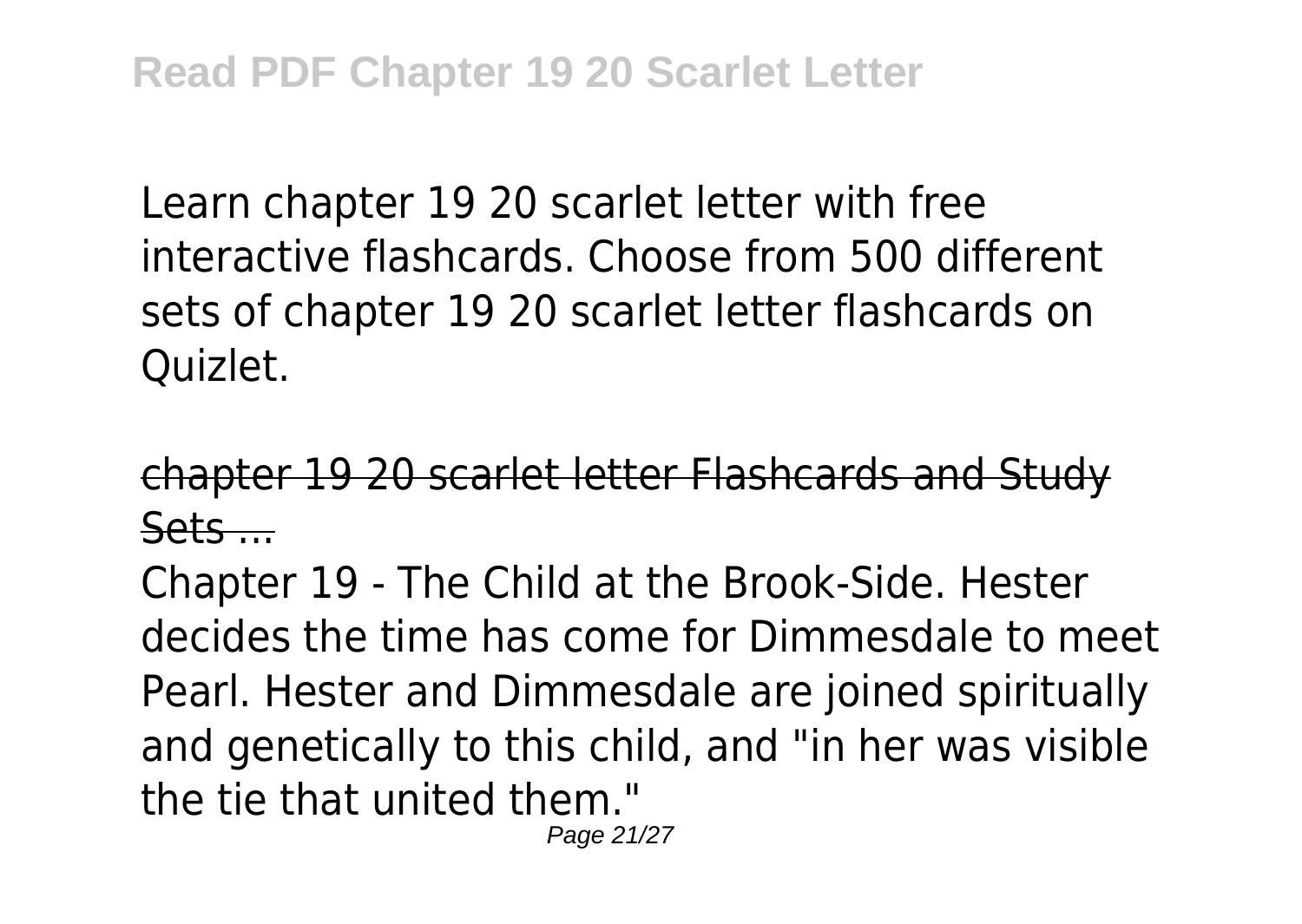# **Read PDF Chapter 19 20 Scarlet Letter**

#### Chapter 19

When Hester removed the scarlet letter, she made that solemn real world a brighter, happier place where Hester's passionate nature becomes obvious. Pearl balks at this change and refuses to cross...

The Scarlet Letter Chapter 19 Summary and Analysis ... Nathaniel Hawthorne, "Chapter 19: "The Child at the Brook-Side"," The Scarlet Letter, Lit2Go Edition, Page 22/27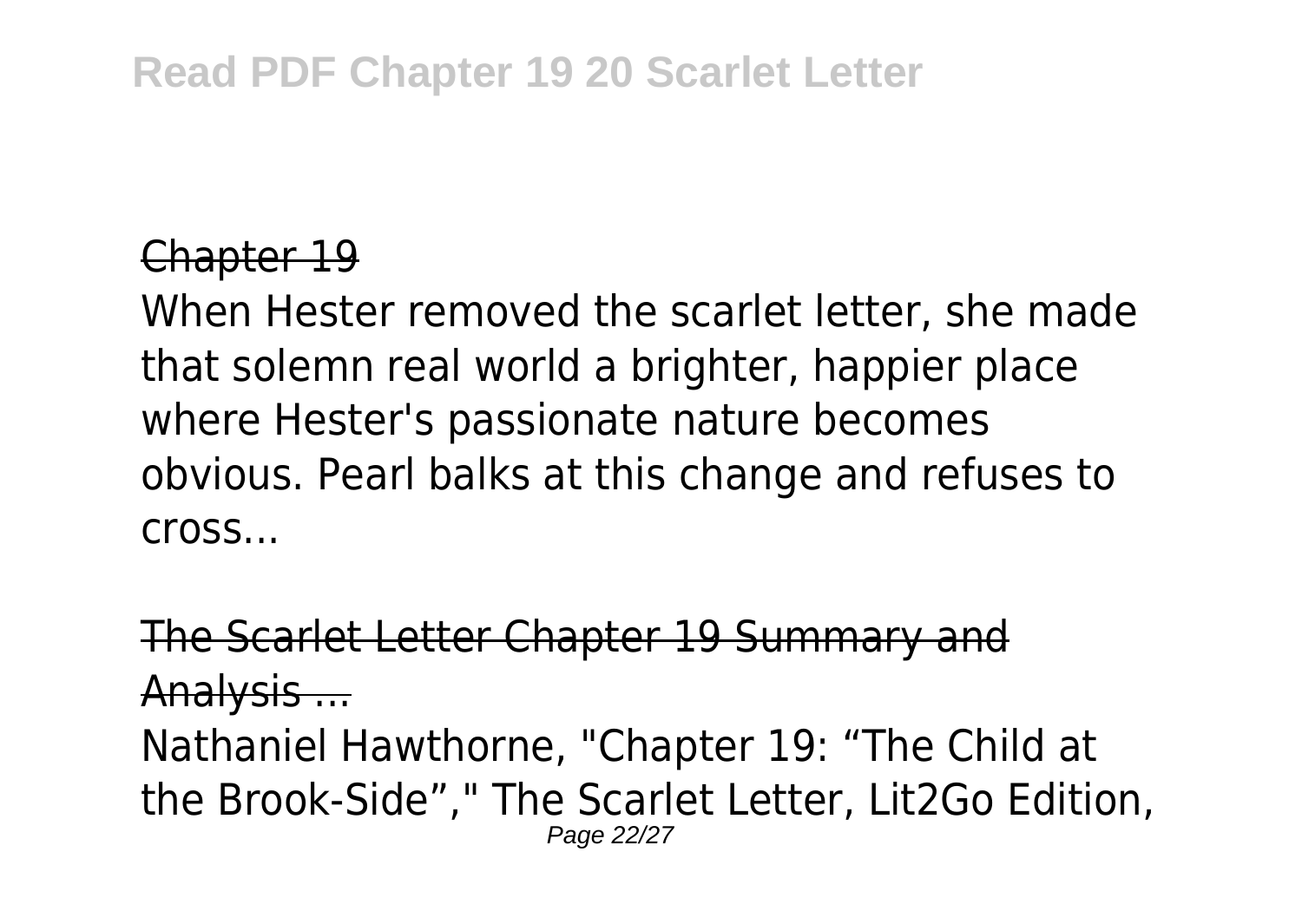(1850), accessed November 02, 2020, https://etc.u sf.edu/lit2go/127/the-scarletletter/2286/chapter-19-the-child-at-the-brook-side/ . The embedded audio player requires a modern internet browser. You should visit.

Chapter 19: "The Child at the Brook-Side" | The Scarlet ...

-For the most part, chapter 19 has an optimistic tone to it. In chapter 18, Hester and Dimmesdale were hopeful about escaping the village and the guilt they feel because of the Puritan values. This Page 23/27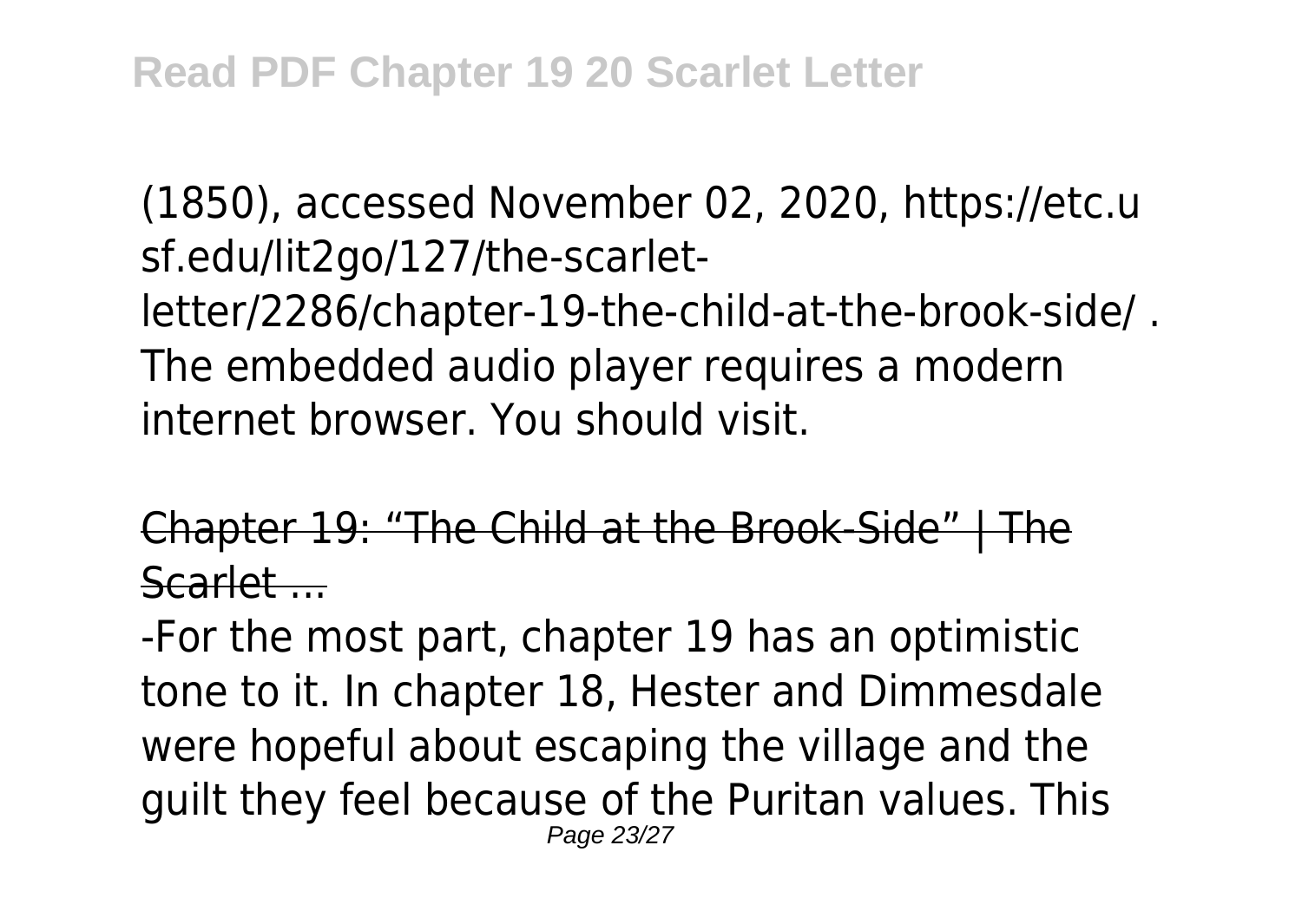optimism carries throughout most of chapter 19 as Hester is trying to get Pearl to like Dimmesdale.

The Scarlet Letter Chapter 19 Flashcards | Quizlet Chapter 19 The Child at the Brook-Side Pearl walks up, and her parents talk about how she (1) looks like both of them, (2) also looks like a fairy, and (3) is the "visible tie" that binds them together. Oh, but Dimmesdale should, chill because Pearl doesn't like emotion.

The Scarlet Letter Chapter 19 | Shmo Page 24/27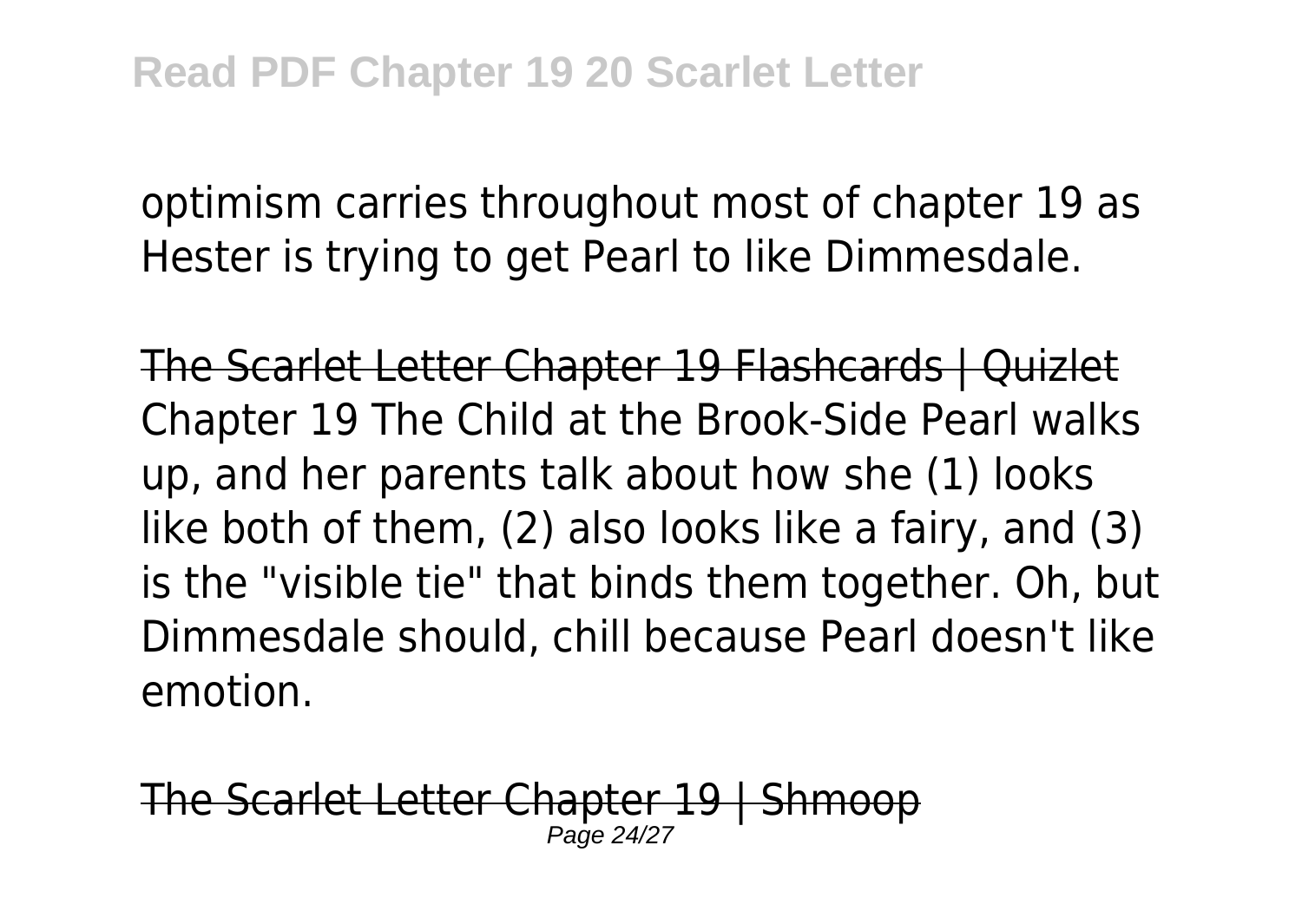The Scarlet Letter — Chapter 18: A Flood of Sunshine and Chapter 19: The Child at the Brook-Side Identify and analyze the significance of Hester's decision to remove the scarlet letter from her breast.

# Match Fishtank - 11th Grade - Unit 7: The Scarlet Letter ...

Chapter 19 20 Scarlet Letter This is likewise one of the factors by obtaining the soft documents of this chapter 19 20 scarlet letter by online. You might not require more mature to spend to go to the Page 25/27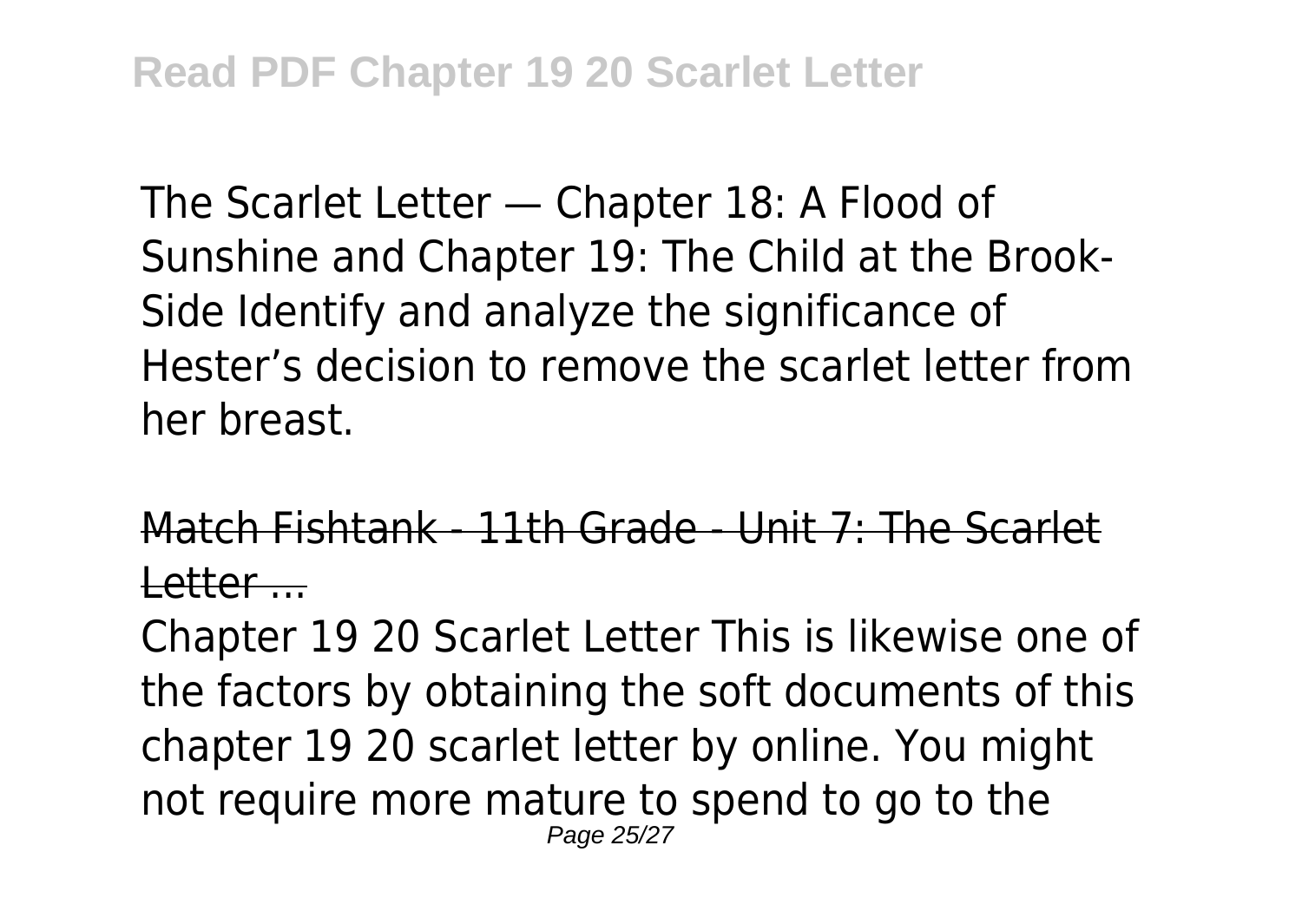books foundation as with ease as search for them. In some cases, you likewise get not discover the broadcast chapter 19 20 scarlet letter that ...

Chapter 19 20 Scarlet Letter webmail.bajanusa.com Chapter 20. In Chapter Nineteen, Pearl is called over by her parents (Hester and Dimmesdale)across the brook but refuses to come to her mother's call. Pearl sees the empty spot on Hester chest where the scarlet letter use to be. Suspicion is raised. Hester pins the letter back on Page 26/27